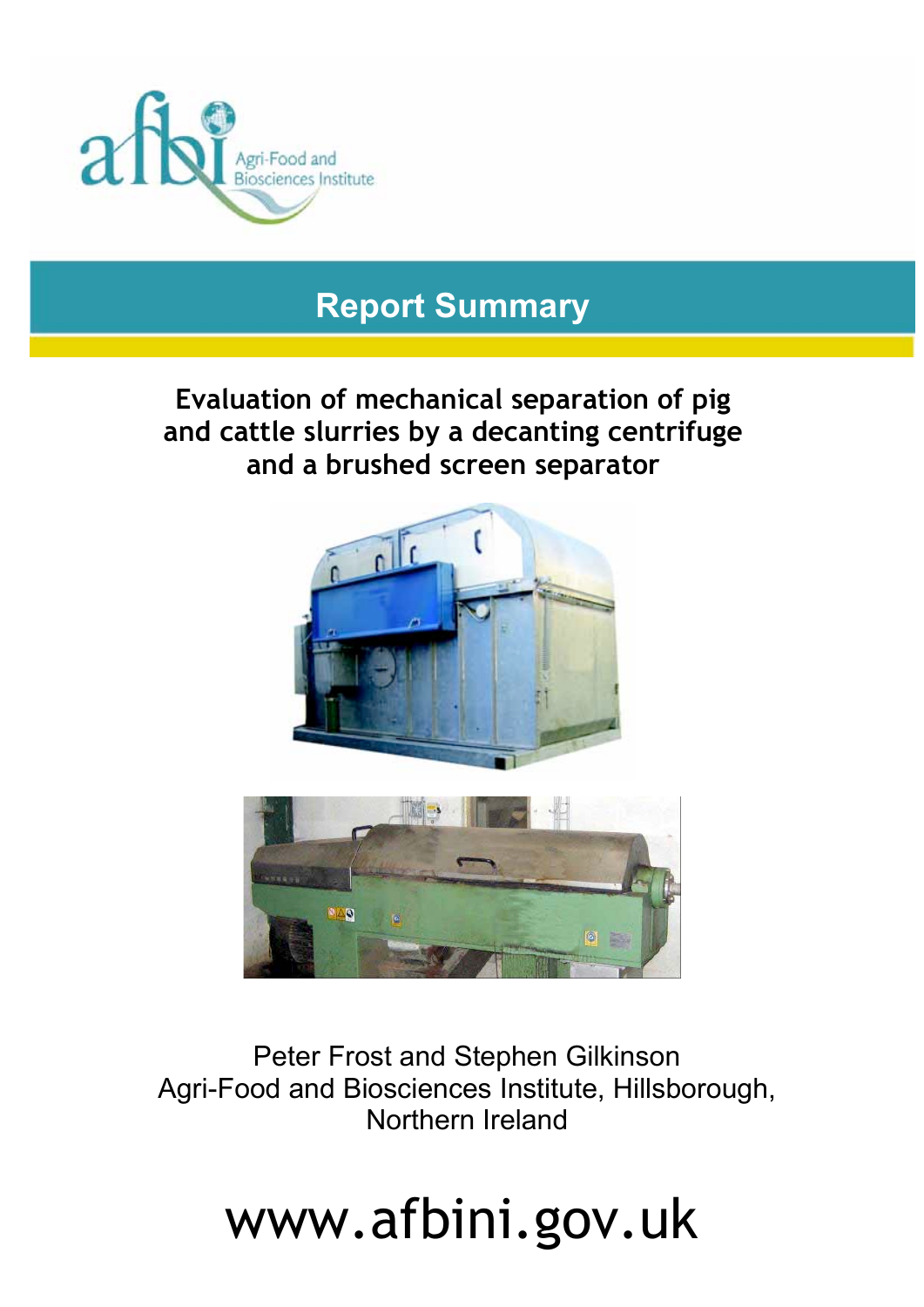#### **Report Summary - Evaluation of mechanical separation of pig and cattle slurries by a decanting centrifuge and a brushed screen separator**

Peter Frost and Stephen Gilkinson Agri-Food and Biosciences Institute, Hillsborough, Northern Ireland

# **Executive Summary**

This report summary is a précis of a detailed report by Gilkinson and Frost  $(2007)^{1}$ .

Mechanical separation of animal slurry produces a liquid fraction with a lower dry matter concentration than the input slurry and a solid fraction with a higher dry matter concentration than the input slurry. Plant nutrients in the slurry are partitioned between the liquid and solid fractions. Differential partitioning occurs if one or more component of the input slurry is partitioned in excess of the weight/volume split between the liquid and solid fractions.

In the current work, AFBI-Hillsborough evaluated the performances of a brushed screen separator and a decanting centrifuge with pig and cattle slurries. The effects of adding coagulant and polyelectrolyte to the slurries (chemical treatment) on separator efficiencies were also evaluated.

For the brushed screen control treatment (no chemicals added), separation efficiency for all components measured was positively correlated with input pig slurry dry matter concentration. There was some differential partitioning of dry solids into the separated solid fraction; otherwise the brushed screen separator partitioned nutrients more or less in proportion to the fresh mass of the liquid and solid fractions. The weight of fresh solids produced from the brushed screen per tonne of slurry was dependent on the input slurry dry matter concentration e.g. with pig slurry dry matter concentrations of 25g/kg and 60g/kg, 10kg and 91kg fresh solids per tonne of slurry were produced respectively. Chemical treatment of slurry inputted to the brushed screen resulted in improved partitioning of total nitrogen (TN), total phosphorus (TP) and dry solids, though the effect was small.

The decanting centrifuge partitioned a much greater proportion of TN, TP and dry solids in pig slurry into the separated solid fraction than the brushed screen separator. The weight of fresh solids produced from the decanting centrifuge per tonne of pig slurry was dependent on input slurry dry matter concentration

l <sup>1</sup> Stephen Gilkinson and Peter Frost, 2007. Evaluation of mechanical separation of pig and [cattle slurries by a decanting centrifuge and a brushed screen separator. AFBI-Hillsborough,](http://www.afbini.gov.uk/Evaluation-of-mechanical-separation-of-pig.pdf)  September 2007.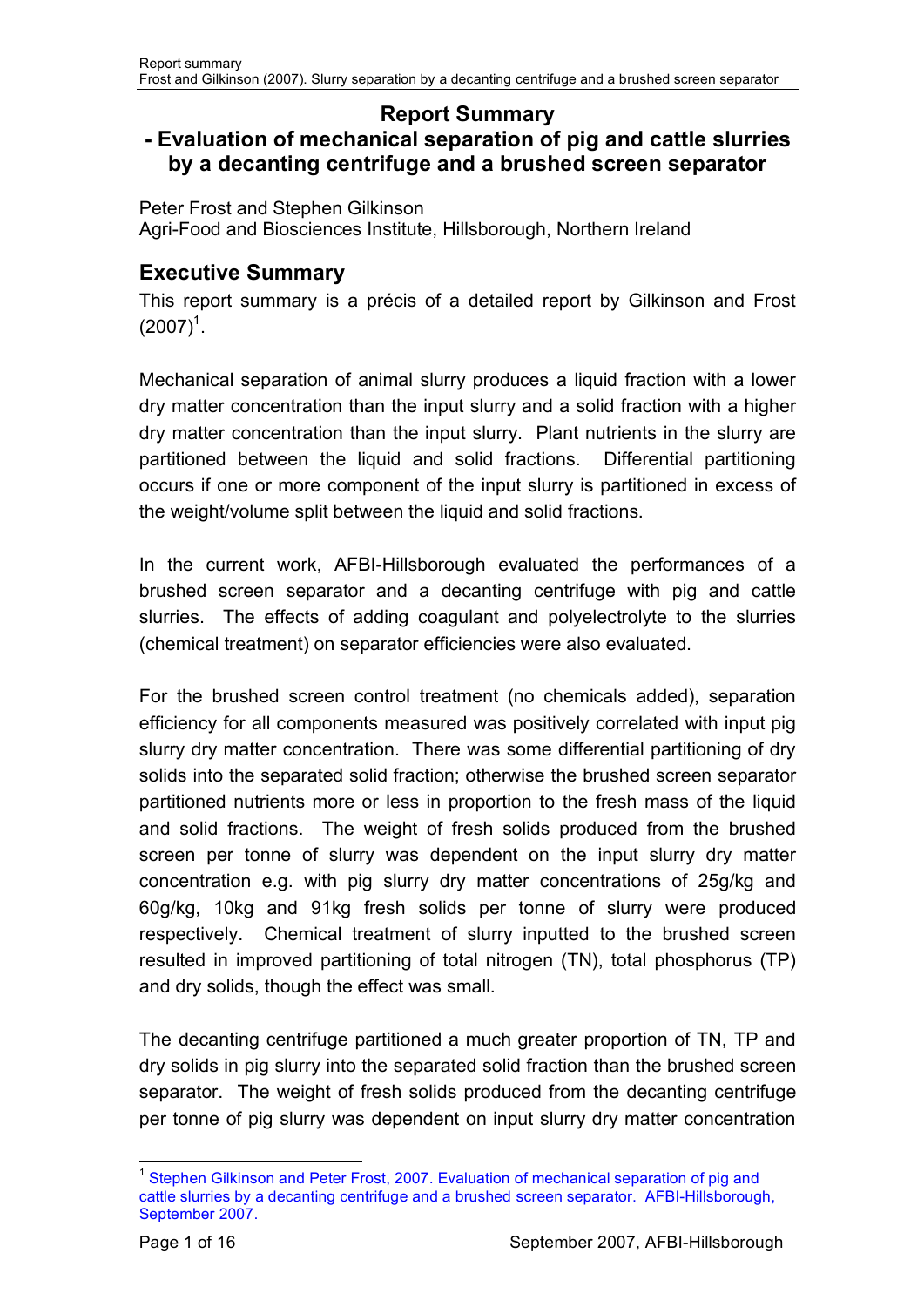e.g. at pig slurry dry matter concentrations of 25g/kg and 60g/kg, 58kg and 111kg fresh solids per tonne of slurry were produced respectively. Chemical treatment of pig slurry further increased the quantity of fresh solids produced from the decanting centrifuge e.g. at 60g/kg slurry dry matter concentration, 185kg of fresh solids were produced per tonne of slurry. Without chemical additions, 79% of the TP in pig slurry and 64% of the TP in cattle slurry was partitioned to the separated solid fraction by the decanting centrifuge. Adding chemicals to slurry inputted to the decanting centrifuge increased the TP in pig and cattle slurry partitioned into the separated solids to 93% and 82% respectively but had very little effect on the partitioning of potassium (K) and ammonia nitrogen  $(NH<sub>3</sub>-N)$ . The brushed screen separator without chemical addition transferred an average of 6% and 17% of the TN from pig and cattle slurry respectively into the solid fraction, increasing to 7% and 23% with chemical additions. The corresponding figures for the decanting centrifuge were 21% and 25% for pig and cattle slurry respectively, increasing to 34% and 41% with chemical additions.

For both separator types, adding chemicals to pig slurry to improve separation efficiency significantly increased the volume of supernatant by between 9% (medium rate of polyelectrolyte addition) and 28% (high rate of polyelectrolyte addition) as a result of dilution with water. The cost of the chemicals used in this experiment ranged from £1.50 (low rate coagulant/medium polyelectrolyte addition) to £3.74 (high rate coagulant/high polyelectrolyte addition) per tonne of slurry inputted to the separators. The increased volume of supernatant resulting from the high rate of polyelectrolyte addition would not be practical for many farms.

Pig slurry treated with chemicals prior to decanting centrifuge separation produced a supernatant that contained approximately 9g/kg dry matter content, 2g/kg total nitrogen and 0.04g/kg total phosphorus

For an annual throughput of 4,000 tonnes of pig slurry it was estimated that the cost of separation, without chemicals, with the decanting centrifuge could be approximately £4.50 per tonne of input slurry and about £0.85 per tonne for the brushed screen. At this annual throughput of pig slurry and without chemical addition, the estimated costs for partitioning phosphorus and nitrogen into the separated solids could be in the order of £6,000/t of TP and £5,000/t TN for the decanting centrifuge and £13,000/t TP and £3,000/t TN for the brushed screen. All these costs are dependant, *inter alia*, on the quantity of slurry separated per year, depreciation and interest charges. For example, at a throughput of 8,000 tonnes per year, costs could be approximately halved.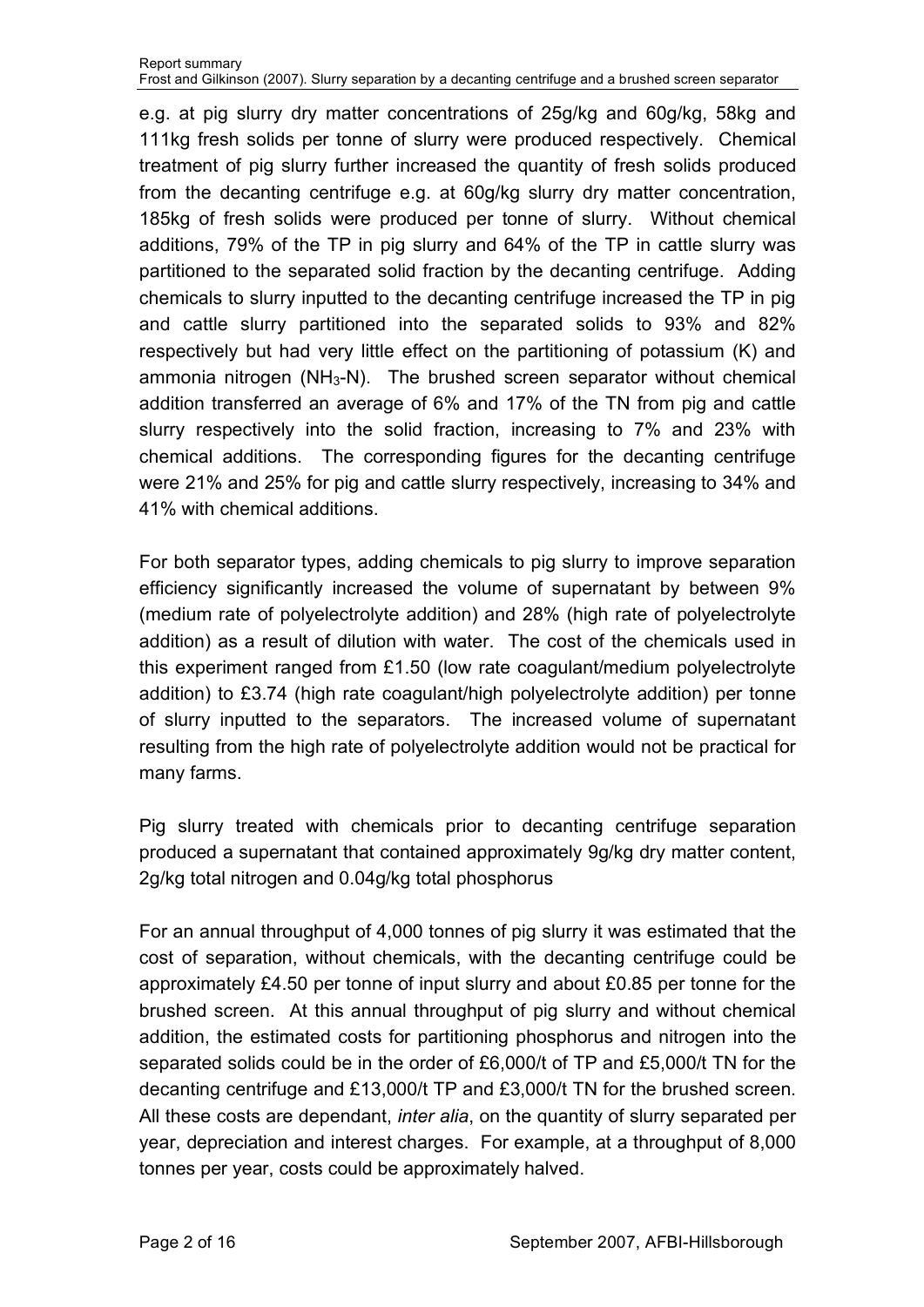#### Report summary

# - Evaluation of mechanical separation of pig and cattle slurries by a decanting centrifuge and a brushed screen separator

Peter Frost and Stephen Gilkinson Agri-Food and Biosciences Institute, Hillsborough, Northern Ireland

#### **Contents**

| Report summary - Evaluation of mechanical separation of pig and cattle slurries |  |
|---------------------------------------------------------------------------------|--|
| by a decanting centrifuge and a brushed screen separator 4                      |  |
|                                                                                 |  |
|                                                                                 |  |
|                                                                                 |  |
|                                                                                 |  |
|                                                                                 |  |
|                                                                                 |  |
|                                                                                 |  |
| Removal of Suspended Solids from pig slurry by the decanting centrifuge  8      |  |
|                                                                                 |  |
|                                                                                 |  |
| Removal of Suspended Solids from cattle slurry by the decanting centrifuge 11   |  |
|                                                                                 |  |
|                                                                                 |  |
|                                                                                 |  |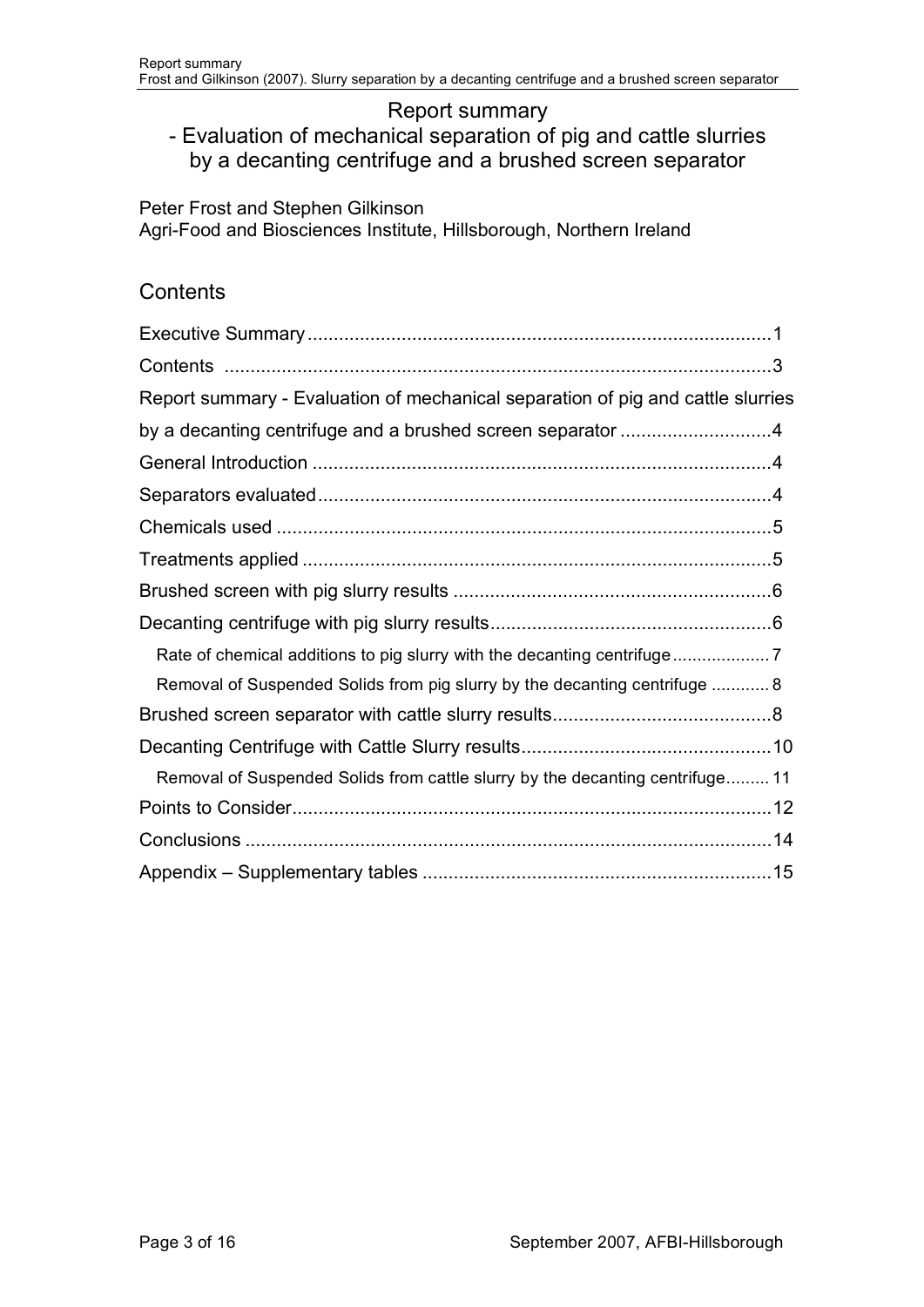# **Report summary**

# **- Evaluation of mechanical separation of pig and cattle slurries by a decanting centrifuge and a brushed screen separator**

Peter Frost and Stephen Gilkinson Agri-Food and Biosciences Institute, Hillsborough, Northern Ireland

# **General Introduction**

The following report summary is a précis of a detailed report by Gilkinson and Frost  $(2007)^2$ .

Mechanical separation of animal slurry produces a liquid fraction with a lower dry matter concentration than the input slurry and a solid fraction with a higher dry matter concentration than the input slurry. Plant nutrients in the slurry are partitioned between the liquid and solid fractions. Differential partitioning occurs if one or more component of the input slurry is partitioned in excess of the volume split between the liquid and solid fractions. During centrifugal separation chemicals are sometimes added to improve the efficiency of separation. The two basic types of chemical used are coagulants<sup>3</sup> and polyelectrolytes<sup>4</sup>. . Because polyelectrolyte is expensive it is desirable to minimise the quantity required through addition of a coagulant, which is cheaper.

The separated liquid fraction (supernatant) is normally lower in volume and dry matter concentration than the original slurry and should not require mixing before being applied to the land. Additionally, because separation removes larger particles from the slurry that might otherwise block pipes, the supernatant is more suitable for pumping through delivery pipes on slurry distribution machinery.

## **Separators evaluated**

AFBI-Hillsborough evaluated two types of separator between April and October 2006 - a brushed screen (NC Engineering, Northern Ireland) (Figure 1) and a decanting centrifuge (Westfalia, Germany) (Figure 2). The decanting centrifuge had a maximum throughput of 5t/h while the brushed screen had a nominal throughput of 10-15 t/h. The brushed screen separator was fitted with a 0.75kW electric motor, while the centrifuge was fitted with a 7.5kW electric motor.

<sup>————————————————————&</sup>lt;br><sup>2</sup> Stephen Gilkinson and Peter Frost, 2007. Evaluation of mechanical separation of pig and cattle slurries by a decanting centrifuge and a brushed screen separator. AFBI-Hillsborough, September 2007.

 $3$  metal bases that cause small particles and dissolved material in the slurry to coagulate

<sup>&</sup>lt;sup>4</sup> normally synthetic water soluble polymers, such as polyacrylamide, that adhere particles into larger separable particles called flocs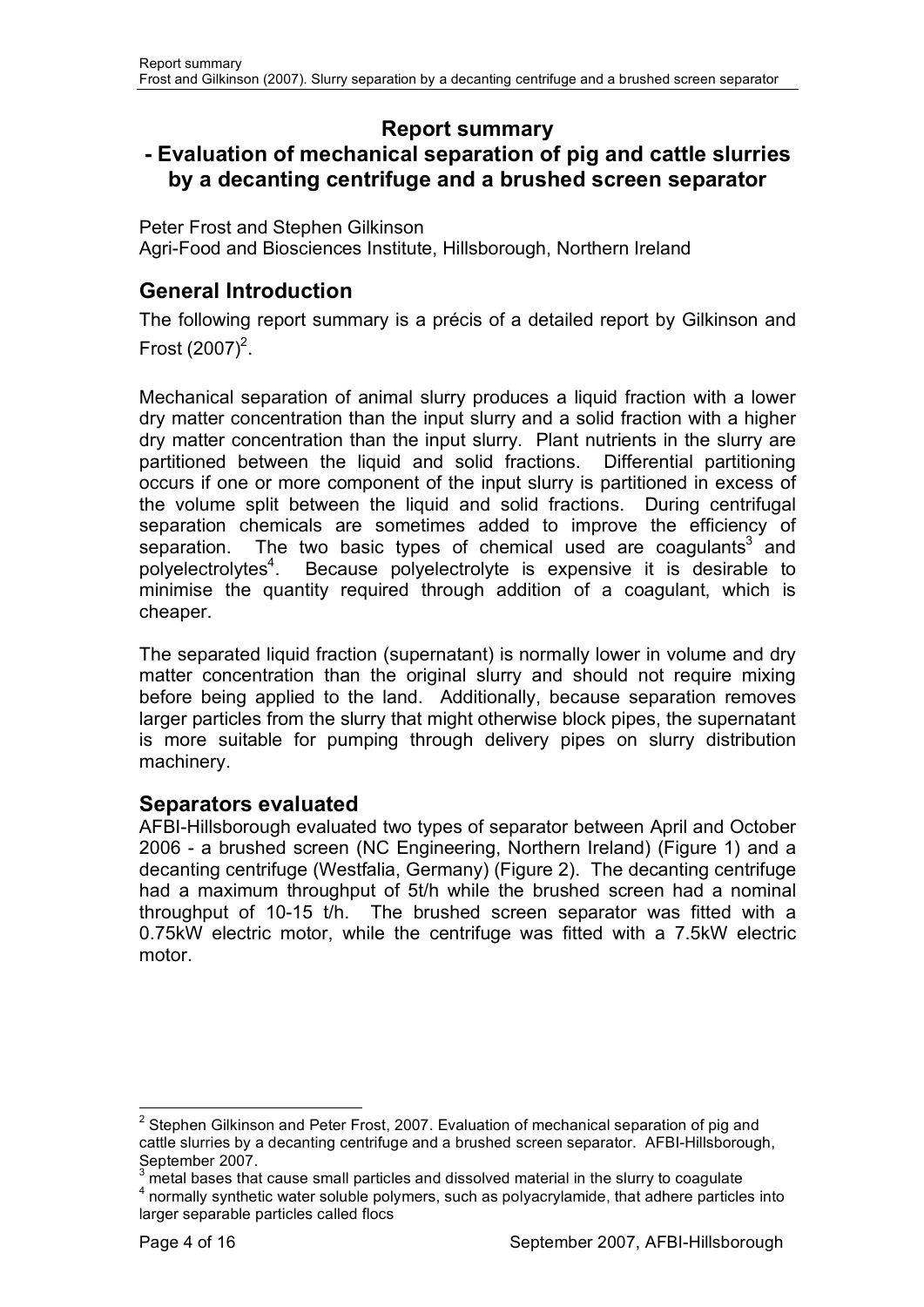

**Figure 1: Brushed screen separator**.



**Figure 2. Decanting centrifuge.** 

## **Chemicals used**

In the current work coagulant and polyelectrolyte were used for both types of slurry in both types of separator. The slurry was pumped to both separators at approximately  $2.6m^3/h$  for pig slurry and 1.8 $m^3/h$  for cattle slurry. The coagulant used was an aluminium salt in liquid form (PC31, Celtic Water Care, Cork) and the polyelectrolyte used was a water soluble polyacrylamide (C1900P, Celtic Water Care, Cork) that was diluted with water to 0.4% by volume. For pig slurry the coagulant was added into the slurry supply line at 0.16%, 0.24% and 0.38% of slurry volume for the low, medium and high coagulant treatments respectively and the diluted polyelectrolyte was added at approximately 17% by volume. For the cattle slurry the coagulant was added into the slurry supply line at 0.18%, 0.49% and 0.79% of slurry volume for the low, medium and high coagulant treatments respectively and the diluted polyelectrolyte was added at approximately 28% by volume.

# **Treatments applied**

The experimental treatments applied were:

2 x separator type – brushed screen and centrifuge

3 x chemical treatment - low, medium and high rate of coagulant combined with a constant rate of polyelectrolyte addition

Within each slurry type there were a minimum of 5 replicates of each treatment across a range of slurry dry matter concentrations.

In addition, for the pig slurry separated through the centrifuge, a further treatment was applied that comprised the high rate of coagulant addition (0.38% of slurry volume) plus high rate of diluted polyelectrolyte addition (47% of slurry volume).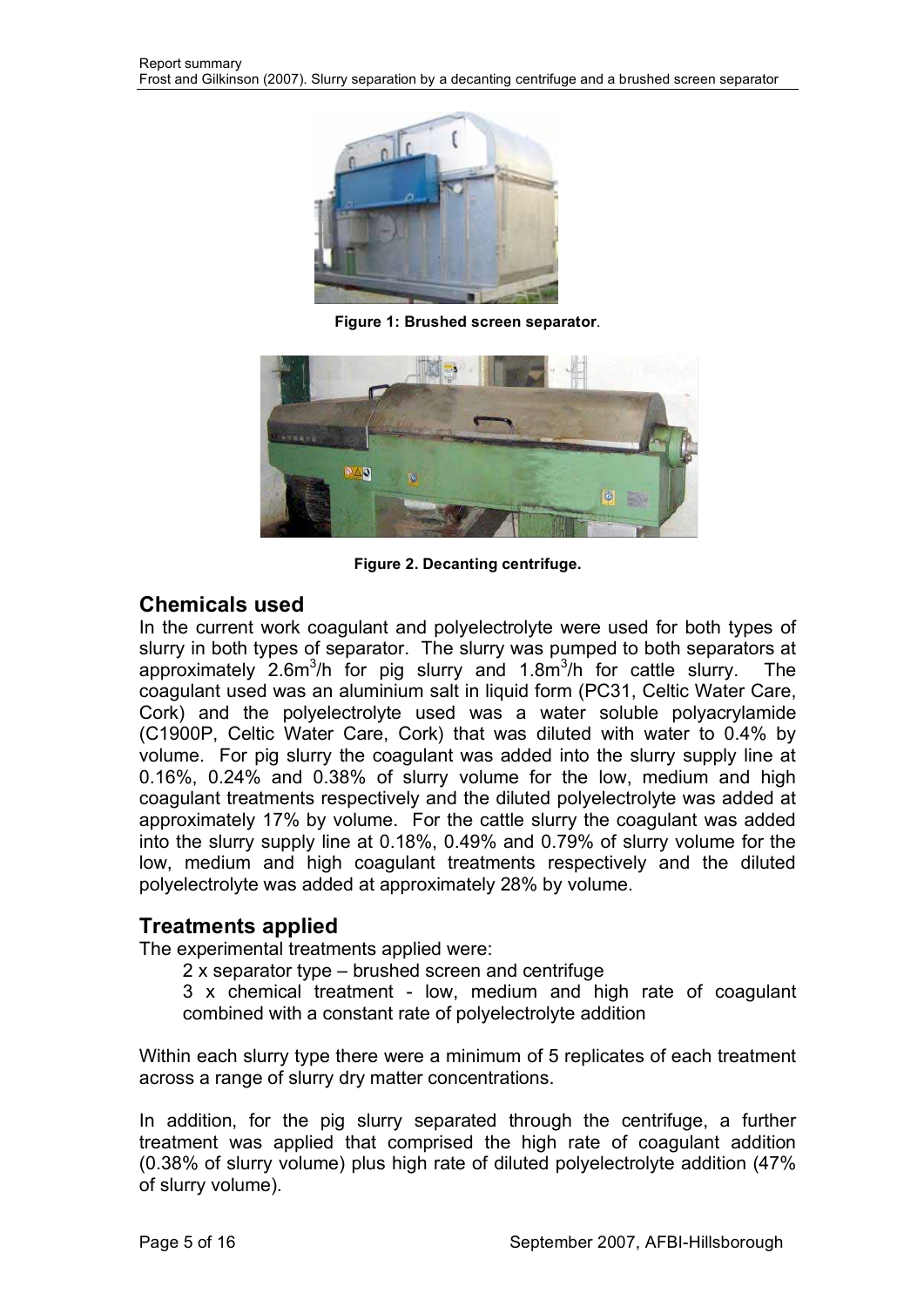#### **Brushed screen with pig slurry results**

The mean dry matter concentration of pig slurry was 45.5 g/kg (range 22.2 to 71.0 g/kg).

Dry solids were differentially partitioned to the solid fraction (Table 1). There was little differential partitioning of the other components measured (Table 1). Chemical addition had no significant (P>0.05) effect on separator efficiency.

|                                   | Mean     | Mean    | Signif-             |
|-----------------------------------|----------|---------|---------------------|
| Separator Efficiency <sup>1</sup> | chemical | control | icance <sup>2</sup> |
| Dry Solids                        | 19.3     | 19.0    | <b>NS</b>           |
| Total nitrogen                    | 7.4      | 6.0     | <b>NS</b>           |
| Ammonia nitrogen                  | 3.3      | 3.1     | <b>NS</b>           |
| Total phosphorus                  | 10.2     | 6.9     | <b>NS</b>           |
| Potassium                         | 4.4      | 4.7     | <b>NS</b>           |
| Separated liquid volume           |          |         |                     |
| change                            | $+12.1$  | $-5.2$  | ***                 |
| (% slurry input volume)           |          |         |                     |

Table 1. Separator efficiency of a brushed screen separator with pig slurry

Footnote 1. Percentage of component in total slurry input that was partitioned to solid fraction Footnote 2. NS = not significant; \*\*\* P< 0.001

Addition of chemicals resulted in 12% more separated liquid than the volume of slurry input to the separator as a result of the dilution water used with the polyelectrolyte. For the control treatment the volume of separated liquid was 5% less than the input slurry volume (Table 1).

For the control treatment with the brushed screen, separation efficiency for all components measured was positively correlated with input slurry dry matter concentration (Table A1, Appendix). The weight of fresh solids produced from each tonne of pig slurry depended on input slurry dry matter concentration e.g. at slurry dry matter concentrations of 25g/kg and 60g/kg, 10kg and 91kg fresh solids were produced respectively (Table A1, Appendix).

#### **Decanting centrifuge with pig slurry results**

The mean dry matter concentration of pig slurry was 38.4 g/kg (range 23.8 to 68.4 g/kg).

In the control treatment, ammonia nitrogen ( $NH<sub>3</sub>-N$ ) and potassium (K) were not differentially partitioned. Whilst chemical addition significantly (P<0.05) improved separation efficiency for  $NH<sub>3</sub>-N$  and K, the absolute increases were small (Table 2). All other components measured were differentially partitioned into the solid fraction with chemical treatment further improving efficiency. Of particular note were the high separation efficiencies in the control treatments for dry solids and TP (53% and 79% respectively). These efficiencies were significantly improved by chemical treatment to an average of 71% and 93% respectively. TN was also differentially partitioned into the solid fraction for the control treatment and this partitioning was increased by chemical addition (Table 2).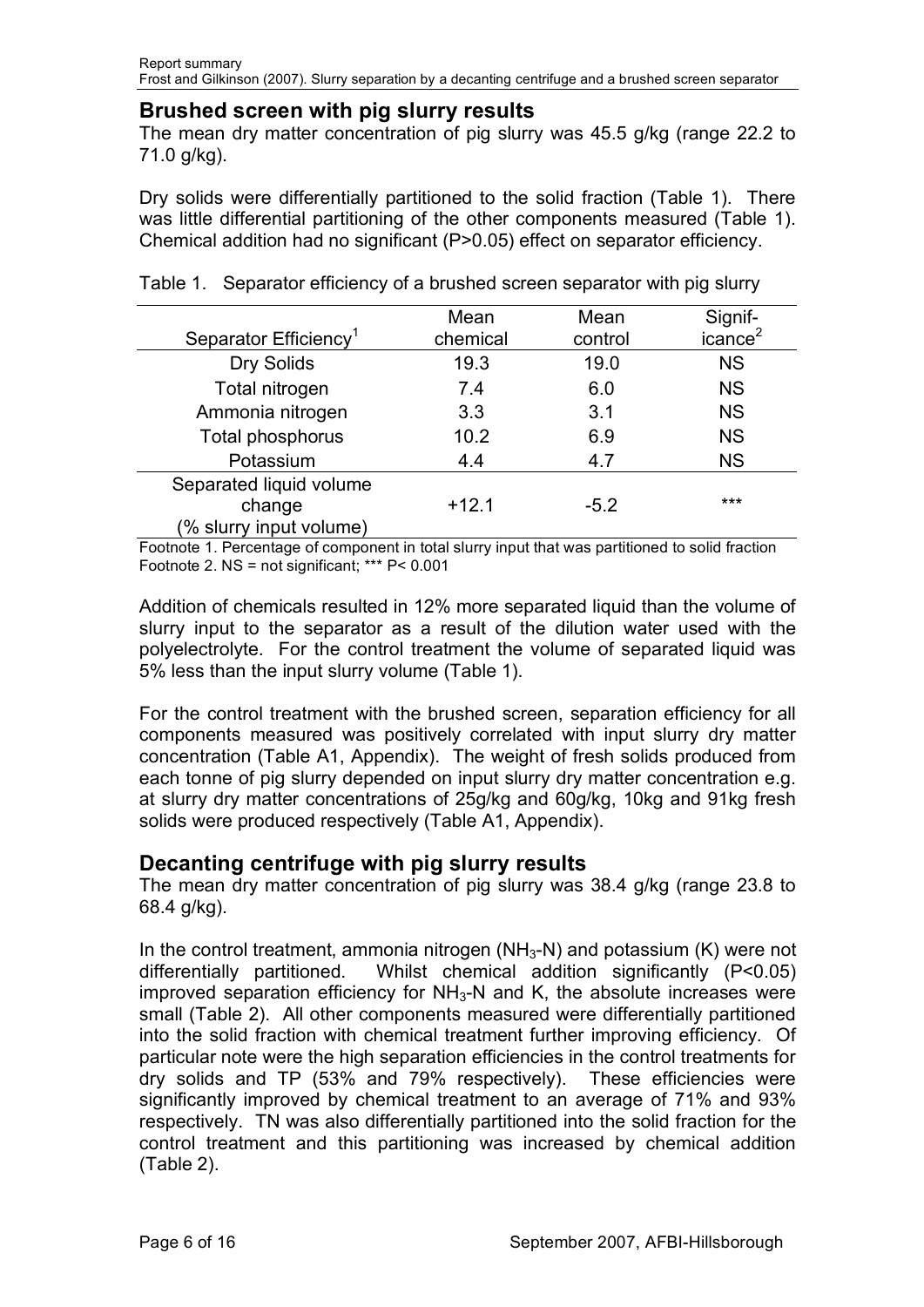| <u>SidiTy Supdiated through a accanting continuate.</u>   |                       |         |                     |  |  |  |
|-----------------------------------------------------------|-----------------------|---------|---------------------|--|--|--|
|                                                           | Mean                  | Mean    | Signif-             |  |  |  |
| Separator Efficiency <sup>1</sup>                         | chemical <sup>2</sup> | control | icance <sup>3</sup> |  |  |  |
| Dry solids                                                | 70.6                  | 52.9    | ***                 |  |  |  |
| Total nitrogen                                            | 34.4                  | 21.3    | $***$               |  |  |  |
| Ammonia nitrogen                                          | 10.2                  | 7.8     | $\star$             |  |  |  |
| Total phosphorus                                          | 93.4                  | 78.9    | $***$               |  |  |  |
| Potassium                                                 | 10.8                  | 8.0     | $***$               |  |  |  |
| Separated liquid volume change<br>(% slurry input volume) | 12.2                  | $-7.9$  | $***$               |  |  |  |

Table 2. Characteristics of the supernatant and separated solids from pig slurry separated through a decanting centrifuge.

Footnote 1. Percentage of component in total slurry input that was partitioned to solid fraction Footnote 2. High rate of polyelectrolyte addition included in the mean

Footnote 3. \* P< 0.05, \*\* P<0.01, \*\*\* P< 0.001

Across all chemical treatments and pig slurry dry matter concentrations, there was an average of 12% increase in volume of the liquid fraction, relative to the input slurry volume (Table 2). When the high rate of polyelectrolyte addition is excluded from the calculation, the increase in supernatant volume was approximately 9%. These volume increases were due to the volume of water required to dilute the polyelectrolyte.

For pig slurry separated without chemicals through the decanting centrifuge, the weight of fresh solids partitioned to the separated solid fraction was positively correlated with the dry matter concentration of the slurry (Table A2, Appendix). For example, at slurry dry matter concentrations of 25g/kg and 60g/kg, 58kg and 111kg fresh solids per tonne of slurry were produced respectively (Table A2, Appendix). Chemical treatment of pig slurry further increased the weight of fresh solids produced so that slurry at a dry matter concentration of 60g/kg, 185kg of fresh solids were produced (Table A3, Appendix).

#### **Rate of chemical additions to pig slurry with the decanting centrifuge**

Increasing the rate of coagulant addition, resulted in a significant (P<0.05) increase in the amount of TP transferred to the solid fraction (Table 3).

With the exception of TP, the high rate of coagulant/high rate polyelectrolyte addition treatment did not significantly improve separator efficiency over the other chemical treatments. However, due to the volume of diluted polyelectrolyte added with this treatment, the volume of supernatant was increased significantly (P<0.05) to 28% more than the volume of input slurry (Table 3).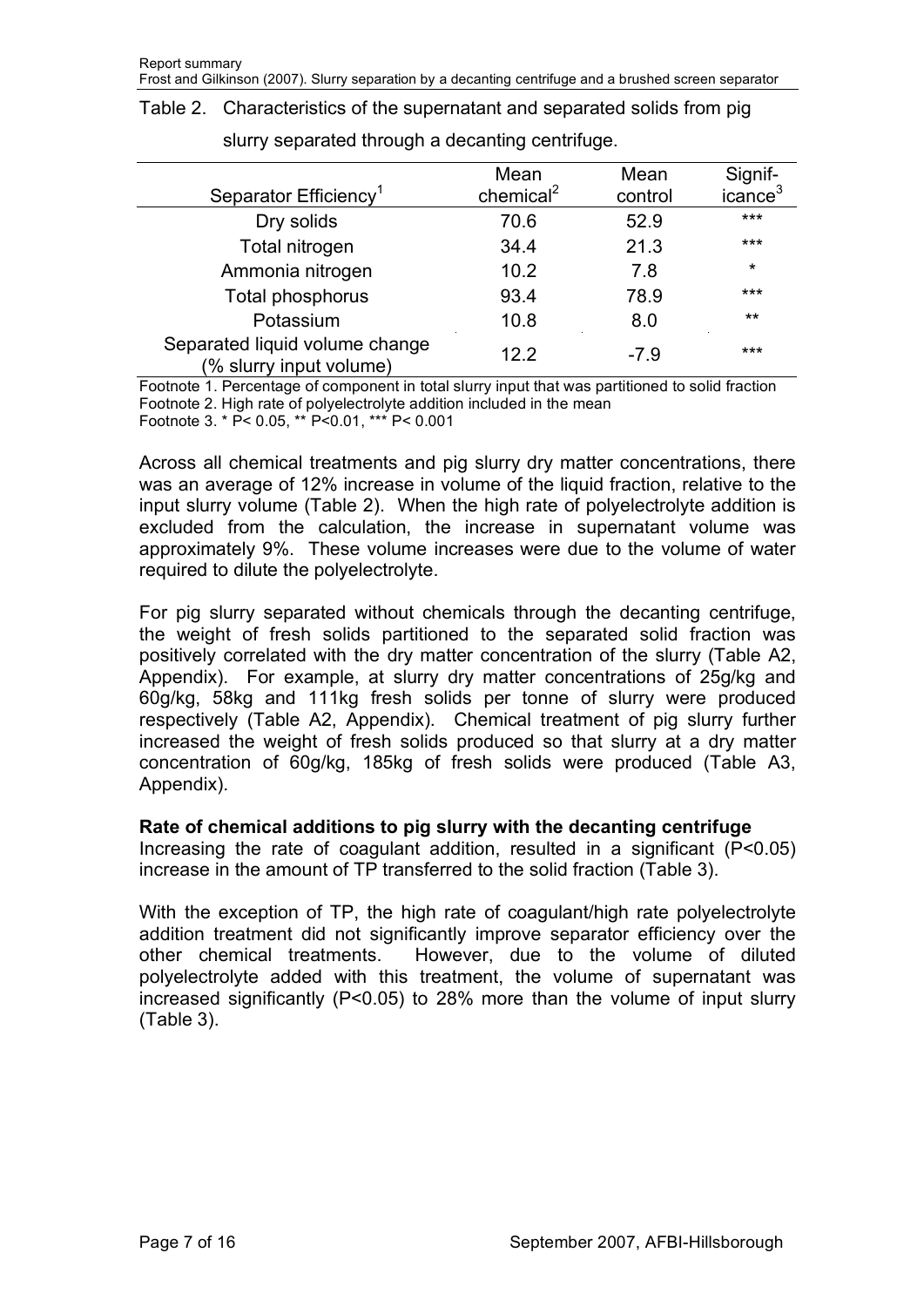Table 3. Characteristics of the supernatant and separated solids from pig

slurry with added polyelectrolyte and coagulant, separated through a

| Coagulant (% slurry volume)                               | 0.16% | 0.25% | 0.38% | 0.38% | Signif-             |
|-----------------------------------------------------------|-------|-------|-------|-------|---------------------|
| Polyelectrolyte (% slurry volume)                         | 17%   | 17%   | 17%   | 47%   | icance <sup>2</sup> |
| Separator efficiency <sup>1</sup>                         |       |       |       |       |                     |
| Dry solids                                                | 68.0  | 68.9  | 71.4  | 774   | <b>NS</b>           |
| Total nitrogen                                            | 33.0  | 32.8  | 34.5  | 39.8  | <b>NS</b>           |
| Ammonia nitrogen                                          | 11.9  | 11.9  | 13.3  | 12.5  | <b>NS</b>           |
| Total phosphorus                                          | 91.3  | 92.1  | 95.3  | 96.1  | $\star$             |
| Potassium                                                 | 10.0  | 10.6  | 11.2  | 11.6  | <b>NS</b>           |
| Separated liquid volume change<br>(% slurry input volume) | 10.7  | 8.7   | 9.0   | 27.9  | $\star$             |

decanting centrifuge.

Footnote 1. Percentage of component in total slurry input that was partitioned to solid fraction Footnote 2. NS = not significant; \* P< 0.05

**Removal of Suspended Solids from pig slurry by the decanting centrifuge**  The mean effect of chemical treatment on total suspended solids (TSS) concentrations in the supernatants from the decanting centrifuge for 3 different pig slurries (mean slurry dry matter 43.1 g/kg, mean slurry suspended solids 18.3 g/kg) is presented in Table 4.

Table 4. Mean effect of medium and high levels of polyelectrolyte addition

along with low, medium and high levels of coagulant addition to pig slurry on total suspended solids (TSS) concentration in decanting centrifuge supernatant.

| Coagulant (% slurry volume)<br>Polyelectrolyte (% slurry volume)                | Control<br>0%<br>$0\%$ | 0.16%<br>17%        | 0.25%<br>17%        | 0.38%<br>17%       | 0.38%<br>47%               | Signif-<br>$i$ ance <sup>1</sup> |
|---------------------------------------------------------------------------------|------------------------|---------------------|---------------------|--------------------|----------------------------|----------------------------------|
| Supernatant<br>DM concentration (g/kg)<br>TSS(q/kg)<br>Proportion TSS in slurry | 20.6<br>7.69<br>0.60   | 9.4<br>1.04<br>በ 94 | 9.4<br>0.86<br>0.95 | 92<br>0.67<br>0.96 | 6.9<br>0.34<br><u>በ 98</u> | ΝS<br>$***$<br>$***$             |
| removed by centrifuge                                                           |                        |                     |                     |                    |                            |                                  |

Footnote 1. NS = not significant; \*\* P< 0.01, \*\*\* P< 0.001

TSS in the supernatant from the control treatment was reduced by 60% compared to the raw slurry. Compared to the control treatment, the proportion of TSS removed by the chemical treatments were significantly (P<0.001) higher. The high coagulant/ high polyelectrolyte treatment removed 98% of the suspended solids and 77% of total solids from the slurry.

## **Brushed screen separator with cattle slurry results**

Cattle slurry with a mean dry matter concentration of 60.4 g/kg (range 40.5 to 79.3 g/kg) was separated through the brushed screen separator (1.6 mm diameter mesh).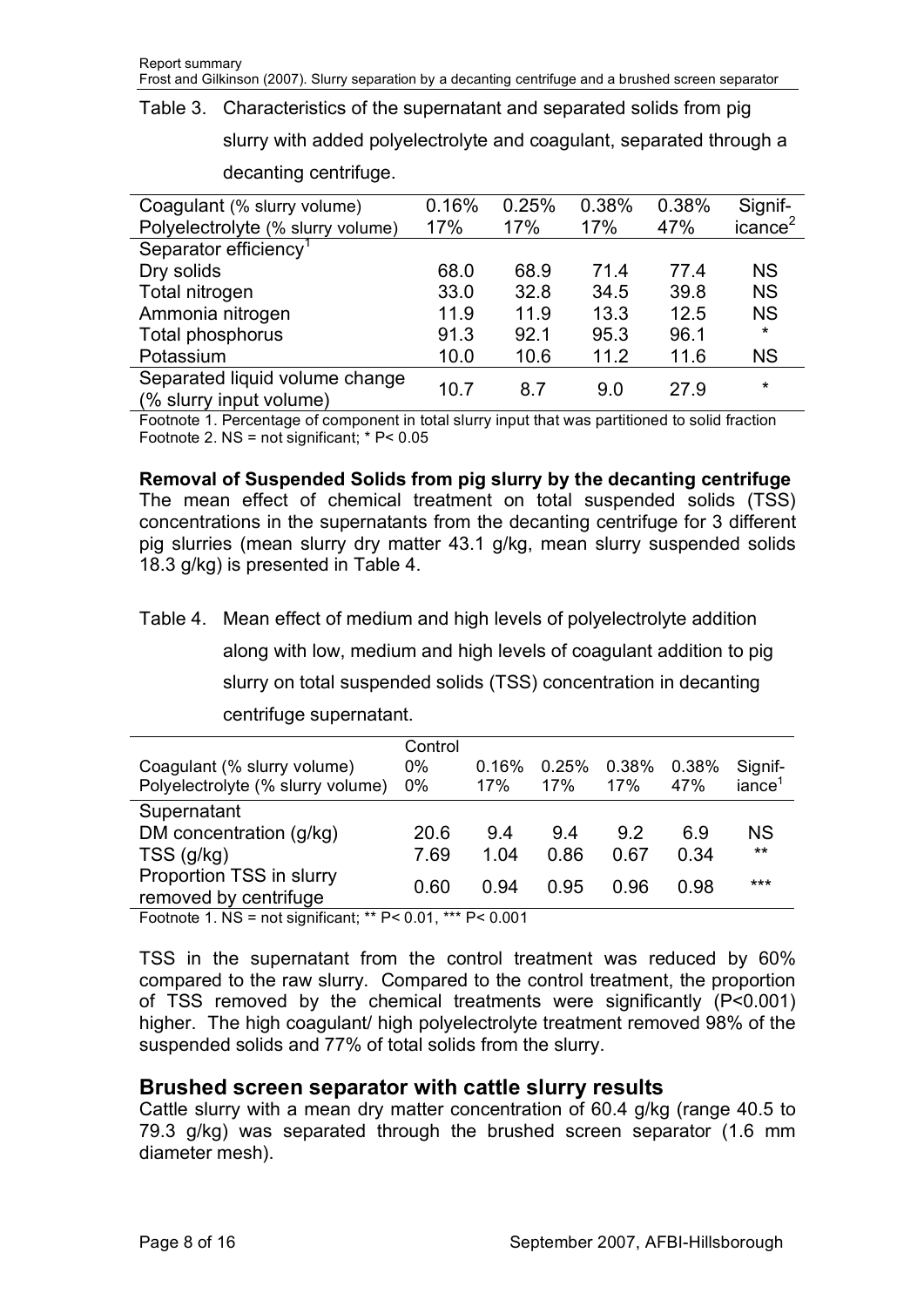Separation efficiencies within the control treatment indicated that there was some differential partitioning of dry solids and total phosphorus (Table 5). Chemical addition resulted in small improvements in separator efficiencies, though the effect was only significant (P<0.05) for total nitrogen (Table 5).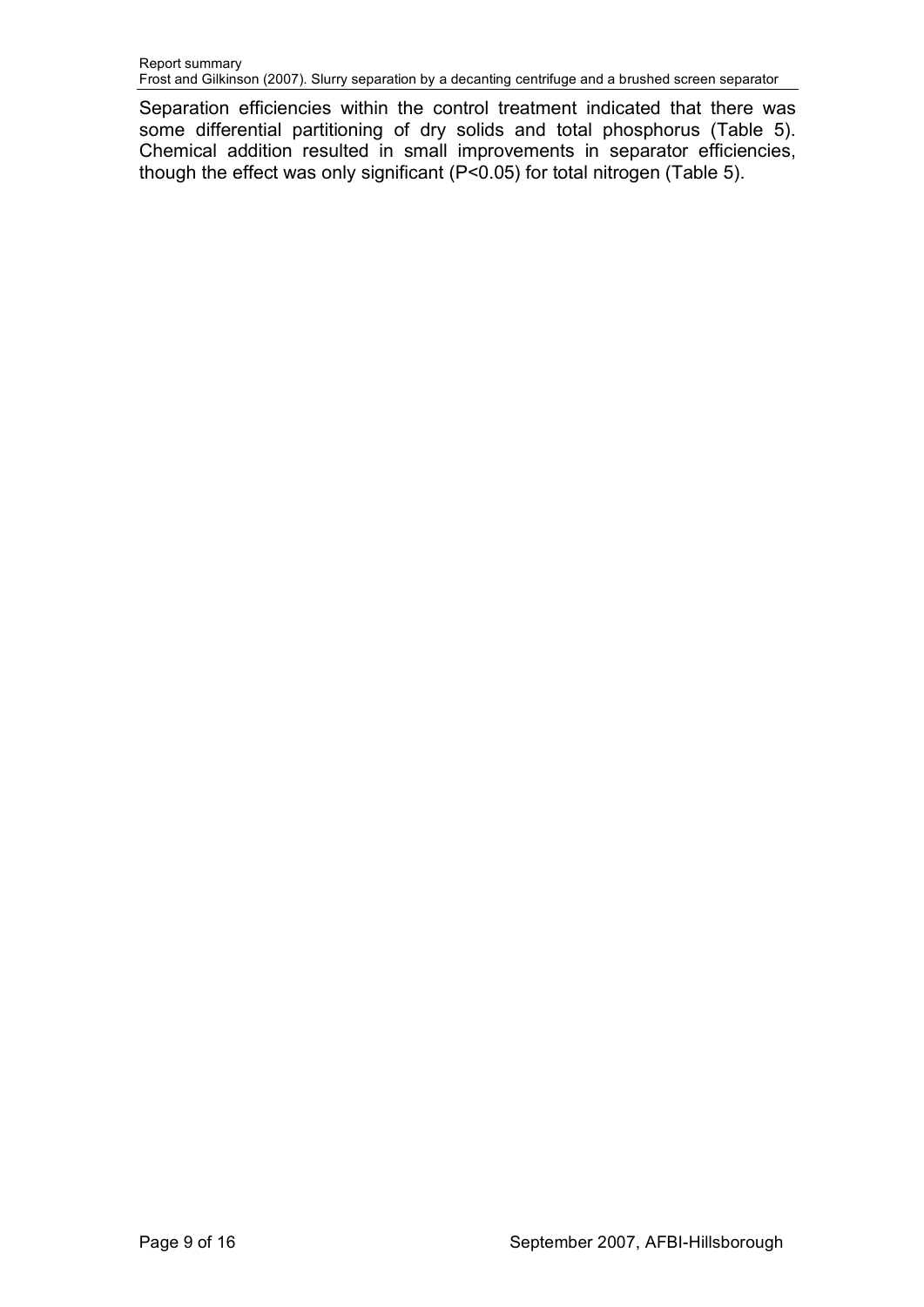|                                                           | Mean     | Mean    | Signif-             |
|-----------------------------------------------------------|----------|---------|---------------------|
| Separation efficiency <sup>1</sup>                        | chemical | control | icance <sup>2</sup> |
| Dry solids                                                | 40.4     | 35.8    | <b>NS</b>           |
| Total nitrogen                                            | 22.6     | 17.5    | $\star$             |
| Ammonia nitrogen                                          | 15.4     | 13.1    | <b>NS</b>           |
| Total phosphorus                                          | 32.0     | 25.5    | <b>NS</b>           |
| Potassium                                                 | 13.9     | 14.6    | <b>NS</b>           |
| Separated liquid volume change<br>(% slurry input volume) | $+6.6$   | $-14.2$ | $***$               |

Table 5. Characteristics of the separated liquid and solids from cattle slurry separated through a brushed screen separator.

Footnote 1. Percentage of component in total slurry input that was partitioned to solid fraction Footnote 2. NS = not significant; \* P< 0.05, \*\*\* P< 0.001

Fresh solids from the control treatment had a dry matter concentration of 163.5g/kg and were stackable with very little effluent seepage. Use of chemicals significantly (P<0.001) lowered the dry matter concentration of the separated solids to 129.9g/kg. These separated solids had the consistency of thick slurry, were not stackable and produced effluent seepage.

For cattle slurry separated through the brushed screen without the use of chemicals, there were significant (P<0.001) positive linear relationships between slurry dry matter concentration and separator efficiency for dry solids, TN, TP and K (Table A4, Appendix). The weight of fresh solids produced from each tonne of cattle slurry depended on input slurry dry matter concentration e.g. at slurry dry matter concentrations of 40g/kg and 80g/kg, 55kg and 208kg fresh solids were produced respectively (Table A4, Appendix).

#### **Decanting Centrifuge with Cattle Slurry results**

The mean dry matter concentration of cattle slurry prior to separation through the decanting centrifuge was 59.7 g/kg (range 41.4 to 82.9 g/kg).

The volume of the supernatant in the control treatment, compared to the input slurry volume, was reduced by a mean of 12.5% (Table 6). In contrast, for the chemical treatments there was a mean increase in supernatant volume of 9.1% as a result of water added along with the polyelectrolyte (Table 6). In the control treatment, dry solids, TP and TN in cattle slurry were differentially partitioned into the solid fraction and this partitioning was significantly (P<0.001) increased by chemical addition. There was very little differential partitioning of the soluble components,  $NH<sub>3</sub>-N$  and K (Table 6).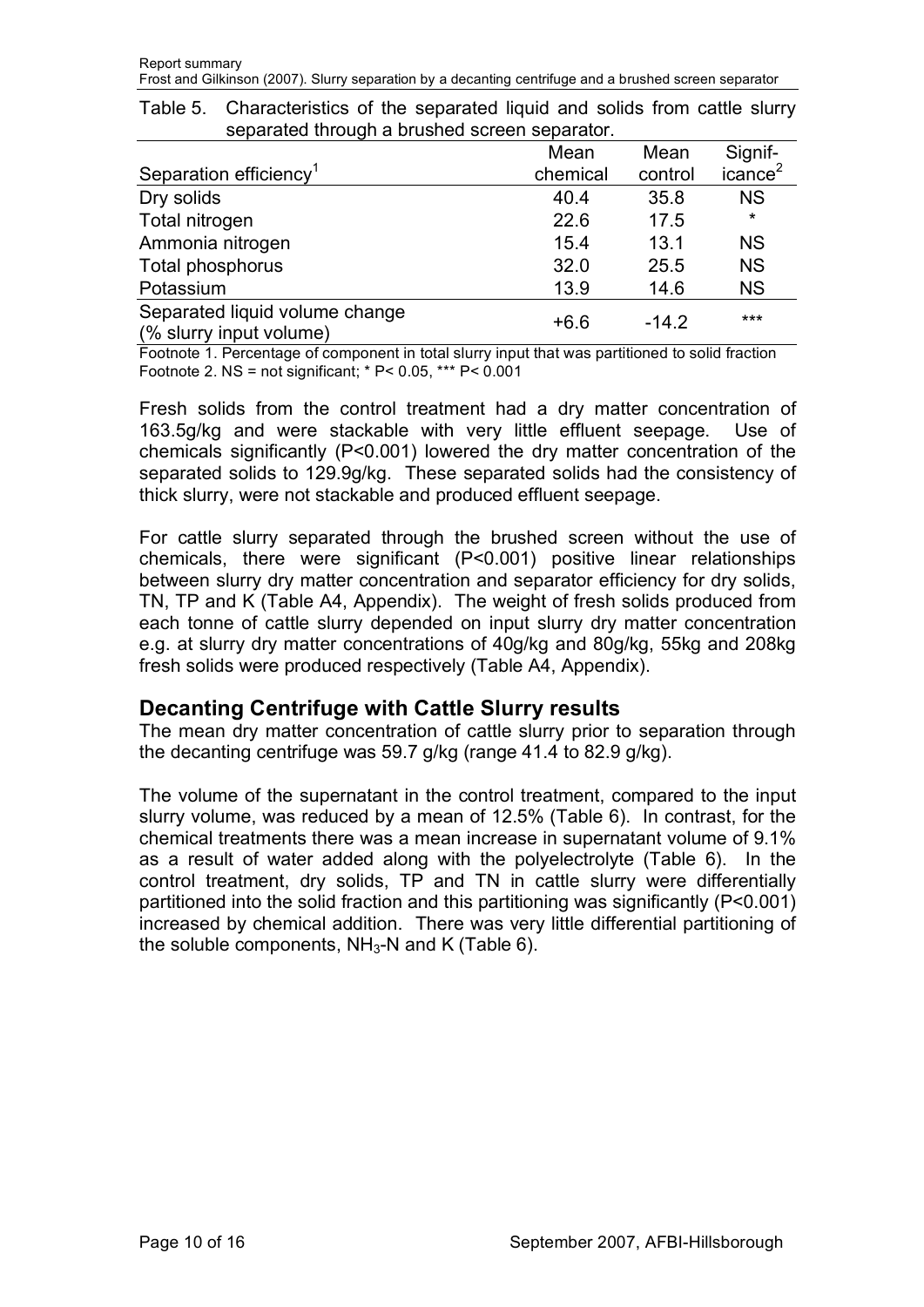|  | Table 6. Separation efficiency of a decanting centrifuge for cattle slurry, with |  |  |  |  |  |  |  |  |
|--|----------------------------------------------------------------------------------|--|--|--|--|--|--|--|--|
|--|----------------------------------------------------------------------------------|--|--|--|--|--|--|--|--|

|                                                           | Mean<br>chemical | Mean<br>control | Signif-<br>icance <sup>2</sup> |
|-----------------------------------------------------------|------------------|-----------------|--------------------------------|
| Separation efficiency <sup>1</sup>                        |                  |                 |                                |
| Dry Solids                                                | 65.4             | 50.9            | ***                            |
| Total nitrogen                                            | 40.6             | 24.6            | $***$                          |
| Ammonia nitrogen                                          | 16.6             | 13.7            | <b>NS</b>                      |
| Total phosphorus                                          | 82.3             | 63.9            | ***                            |
| Potassium                                                 | 14.9             | 13.0            | <b>NS</b>                      |
| Separated liquid volume change<br>(% slurry input volume) | $+9.1$           | $-12.5$         | ***                            |

#### and without chemical treatment

Footnote 1. Percentage of component in total slurry input that was partitioned to solid fraction Footnote 2. NS = not significant; \*\*\* P< 0.001

For cattle slurry separated through the decanting centrifuge with and without addition of chemicals, there were significant (P<0.001) positive linear relationships between slurry dry matter concentration and separator efficiency for dry solids (Tables A5 & A 6, Appendix). The weight of fresh solids produced from each tonne of cattle slurry was also dependent on input slurry dry matter concentration e.g. at slurry dry matter concentrations of 40g/kg and 80g/kg, 71kg and 166kg fresh solids were produced respectively without chemical addition (Table A5, Appendix). Chemical treatment of cattle slurry further increased the weight of fresh solids so that slurry at a dry matter concentration of 80g/kg, 271kg of fresh solids were produced (Table A6, Appendix).

Increasing the rate of coagulant significantly (P<0.01) increased differential partitioning of TP (Table 7), but did not significantly increase the partitioning of other components measured.

| rate of polyelectrolyte).         |       |       |       |                     |
|-----------------------------------|-------|-------|-------|---------------------|
| Coagulant (% slurry volume)       | 0.18% | 0.49% | 0.79% | Signif-             |
| Polyelectrolyte (% slurry volume) | 28%   | 28%   | 28%   | icance <sup>2</sup> |
| Separator efficiency <sup>1</sup> |       |       |       |                     |
| Dry solids                        | 61.7  | 65.7  | 68.7  | <b>NS</b>           |
| Total nitrogen                    | 35.8  | 40.8  | 45.1  | <b>NS</b>           |
| Ammonia nitrogen                  | 14.6  | 17.0  | 18.3  | <b>NS</b>           |
| Total phosphorus                  | 75.6  | 81.4  | 89.5  | $***$               |
| Potassium                         | 13.9  | 14.8  | 15.9  | <b>NS</b>           |

Table 7. Decanting centrifuge supernatant concentrations following addition of low, medium and high levels of coagulant to cattle slurry (with constant

Footnote 1. Percentage of component in total slurry input that was partitioned to solid fraction Footnote 2. NS = not significant; \*\* P< 0.01

#### **Removal of Suspended Solids from cattle slurry by the decanting centrifuge**

Coagulant plus polyelectrolyte addition to cattle slurry prior to separation through the decanting centrifuge significantly increased the removal of suspended solids from the supernatant (Table 8).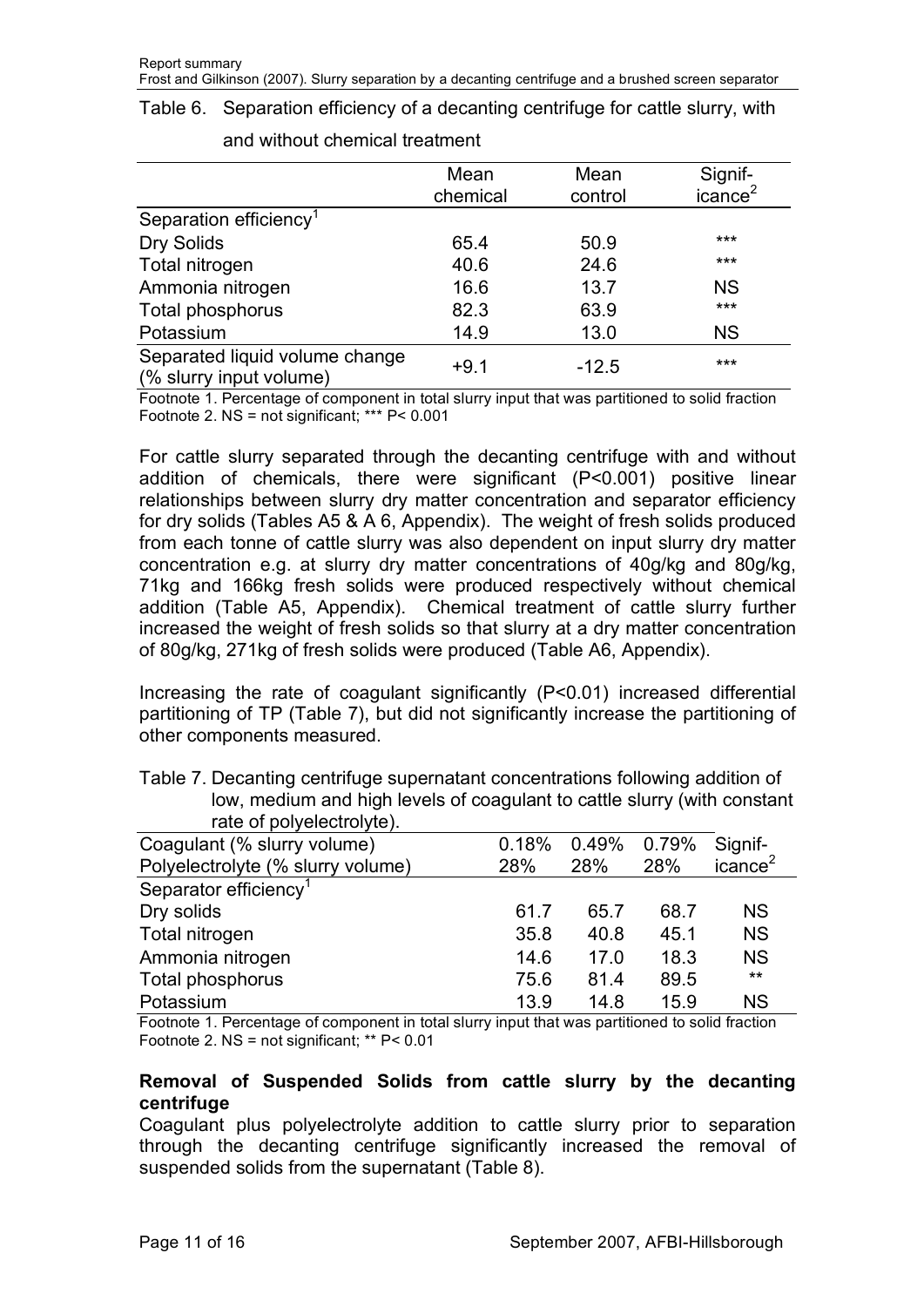Table 8. Suspended solids in supernatant from cattle slurry separated in the decanting centrifuge with and without chemical treatment (high rate of coagulant plus polyelectrolyte).

|                                                         | Control |       |                     |
|---------------------------------------------------------|---------|-------|---------------------|
| Coagulant (% slurry volume)                             | $0\%$   | 0.79% | Signif-             |
| Polyelectrolyte (% slurry                               | $0\%$   | 28%   | icance <sup>2</sup> |
| volume)                                                 |         |       |                     |
| Supernatant                                             |         |       |                     |
| DM concentration (g/kg)                                 | 29.7    | 15.3  | $***$               |
| Suspended solids (g/kg)                                 | 6.43    | 0.72  | $***$               |
| Proportion of suspended solids<br>removed by centrifuge | 0.72    | 0.97  | $***$               |

Footnote 1. Percentage of component in total slurry input that was partitioned to solid fraction Footnote 2. NS = not significant; \*\* P< 0.01, \*\*\* P< 0.001

#### **Points to Consider**

Table 9 presents data comparing the composition of untreated pig slurry with the supernatant produced by the decanting centrifuge. Because these data are not from a common data set it has not been possible to carry out a statistical analysis.

Table 9. Characteristics of slurry and supernatant from pig slurry with added

coagulant and polyelectrolyte, separated through decanting

|                               |        | Supernatant               |                                     |  |  |  |  |
|-------------------------------|--------|---------------------------|-------------------------------------|--|--|--|--|
|                               | Input  | Control<br>High coagulant |                                     |  |  |  |  |
|                               | slurry |                           | Medium polyelectrolyte <sup>1</sup> |  |  |  |  |
| Dry matter (g/kg)             | 38.4   | 19.8                      | 9.3                                 |  |  |  |  |
| Total nitrogen (g/kg)         | 3.53   | 3.20                      | 1.97                                |  |  |  |  |
| Ammonia nitrogen (g/kg)       | 2.52   | 2.55                      | 1.81                                |  |  |  |  |
| Total phosphorus (g/kg)       | 0.896  | 0.200                     | 0.037                               |  |  |  |  |
| Potassium (g/kg)              | 2.45   | 2.57                      | 1.835                               |  |  |  |  |
| Total suspended solids (g/kg) | 18.3   | 7.69                      | 0.67                                |  |  |  |  |

centrifuge.

Footnote 1 High coagulant, 0.38% slurry volume; Medium polyelectrolyte, 17% slurry volume

Dirty water is defined<sup>5</sup> as containing a dry matter content of less than 10g/kg, less than 0.3g/kg total N and no greater than 2,000mg/l BOD. Data in Table 9 indicate that pig slurry treated with coagulant and polyelectrolyte and processed through a decanting centrifuge produced supernatant with a dry matter concentration of 9.3g/kg, approximately 2g/kg total N concentration and a very low total P concentration of about 0.04g/kg. Without further treatment of the supernatant, the concentration of nitrogen in the supernatant was above the maximum value permitted for dirty water. In the current work it was not possible to determine BOD values for the slurries and supernatants.

l

<sup>&</sup>lt;sup>5</sup> Environment and Heritage Service, 2007. Guidance Booklet for Northern Ireland farmers on the requirements of the nitrates action programme (Northern Ireland) regulations and the phosphorus (use in agriculture) (Northern Ireland) regulations 2006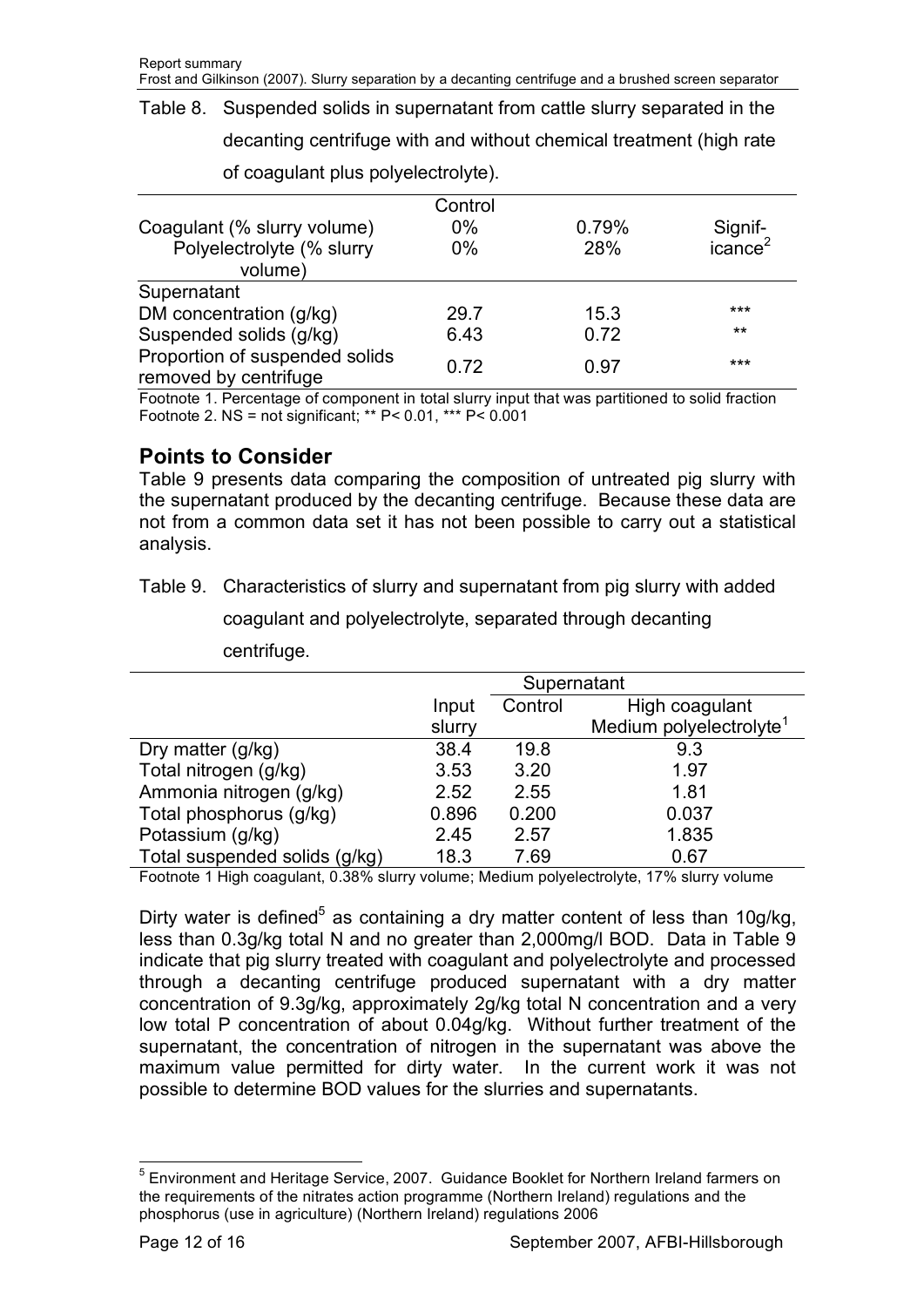Export of the separated solids off farm has potential to reduce the nutrient loading on any given land area from any given animal population (Table 10). Slurry produced during the housing period is normally collected and stored. Since dairy cows are normally housed for approximately six months each year, only about half of their annual slurry production is available for separation. In contrast, all of the slurry produced by housed pigs is available for separation.

Table 10. Land areas required for pig and dairy units to comply with 170kg/ha/yr organic N limit before and after slurry separation by brushed screen or decanting centrifuge with and without the use of chemicals (coagulant and polyelectrolyte) assuming export of separated solids off farm.

|                                                                                      |     |    |                       |    | Decanting                                    |  |
|--------------------------------------------------------------------------------------|-----|----|-----------------------|----|----------------------------------------------|--|
|                                                                                      | No. |    | <b>Brushed Screen</b> |    | Centrifuge                                   |  |
|                                                                                      |     |    |                       |    | separation Control Chemical Control Chemical |  |
| 200 sows birth to bacon                                                              |     |    |                       |    |                                              |  |
| Land area required (ha)                                                              | 100 | 94 | 93                    | 79 | 66                                           |  |
| 155 dairy cows + followers <sup>2</sup>                                              |     |    |                       |    |                                              |  |
| Land area required (ha)                                                              | 100 | 91 | 89                    | 88 | 80                                           |  |
| Footnote 1. All slurry separated. Footnote 2. Winter production separated (6 months) |     |    |                       |    |                                              |  |

The fixed and variable costs of separation include capital, depreciation, interest, electricity, chemicals, labour as well as spares and repairs. In addition, there may be other costs such as those associated with storing and handling the separated solid and liquid fractions. Whilst there was no measurement of electricity consumed by the separators in the current experiment, data from the literature $6$  indicate electrical consumption at approximately 0.11kWh/t of animal slurry separated through a brushed screen and 4.0kWh/t and 2.9kWh/t for cattle and pig slurry respectively separated through a decanting centrifuge. It is estimated that the approximate cost (excluding chemicals and labour) for separating  $4,000\,\mathrm{m}^3/\mathrm{y}$  of pig slurry through the brushed screen or decanting centrifuge, could be in the order of £0.85/t or £4.50/t of slurry separated respectively<sup>7</sup>.  $4,000m^3$  of slurry equates to the annual production from approximately 200 sows plus finishers, or 300 dairy cows over 6 months (allowing for some slurry dilution). At an annual throughput of  $4,000m^3$  of slurry without chemical addition, the estimated costs for partitioning nutrients into the separated solids from pig slurry could be in the order of £6,000/t of TP and £5,000/t TN for the decanting centrifuge and £13,000/t TP and £3,000/t TN for the brushed screen. The cost per unit of slurry separated decreases with increasing throughput e.g. at a slurry throughput of 8,000 tonnes per year, the cost per tonne could be approximately half of that at 4,000 tonnes. Throughput could be increased by servicing a number of farms with a mobile separator or by a centrally located separator. Bio-security and end use of separated fractions are major issues that must be addressed.

l <sup>6</sup> Moller H.B., Lund, I., Sommer S.G., (2000) Solid-liquid separation of livestock slurry: efficiency and cost. Bioresource Technology 74 223-232.<br><sup>7</sup> Assumations: 10 year depresiation: interest 7% not brus

Assumptions: 10 year depreciation; interest 7% pa; brushed screen capital cost £20,000; decanting centrifuge capital cost £100,000; and 4,000 t/y slurry separated; 11p/kWh electricity; 2.9kWh/t slurry for centrifuge; 0.11kWh/t slurry for brushed screen; annual maintenance 2.5% of capital cost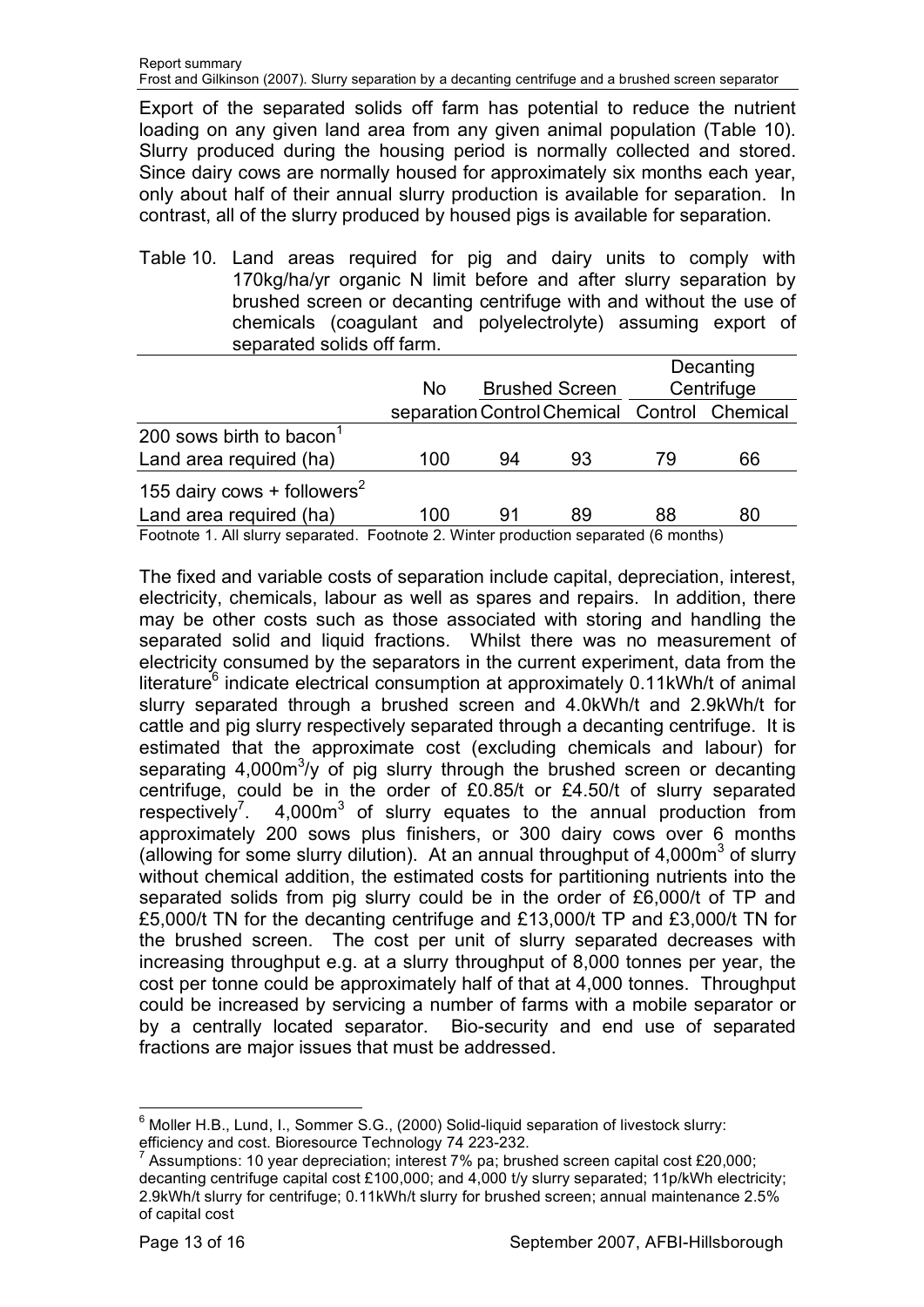The cost of chemicals must also be considered. In the current study, the cost of polyelectrolyte was approximately £1.80 per litre undiluted and the coagulant cost approximately £0.18 per litre. The cost of chemicals used in the separation of pig slurry in this experiment ranged between £1.50 and £1.89 per tonne of slurry input to the separators (£3.74/t for the high rate polyelectrolyte addition). The respective figures for cattle slurry ranged from £2.40 to £3.40 per tonne of slurry input to the separators.

## **Conclusions**

- 1. The decanting centrifuge partitioned significantly more dry solids, total nitrogen and total phosphorus into the separated solid fraction than the brushed screen separator.
- 2. Use of coagulant and polyelectrolyte with the decanting centrifuge significantly increased partitioning of dry solids, total nitrogen and total phosphorus into the separated solid fraction when compared with no addition of chemicals.
- 3. The brushed screen separator and decanting centrifuge were not effective in differentially partitioning potassium or ammonia nitrogen in slurry into the separated solid fraction, irrespective of addition of coagulant and polyelectrolyte.
- 4. The decanting centrifuge produced a supernatant from pig slurry treated with coagulant and polyelectrolyte that contained less than 10g/kg dry matter content, 2g/kg total nitrogen and 0.04g/kg total phosphorus
- 5. Use of polyelectrolyte significantly increased the volume of the supernatant produced compared to the volume of input slurry.
- 6. The cost per tonne of pig slurry separated through a decanting centrifuge was estimated at more than 5 times of that for the brushed screen separator, excluding chemical costs. The ratios of decanting centrifuge to brushed screen for cost per tonne of total phosphorus and total nitrogen separated to the solid fraction were 0.47 and 1.5 respectively.
- 7. The cost of chemicals, at the rates used in the current experiment, ranged between £1.50 and £3.74 per tonne of slurry separated.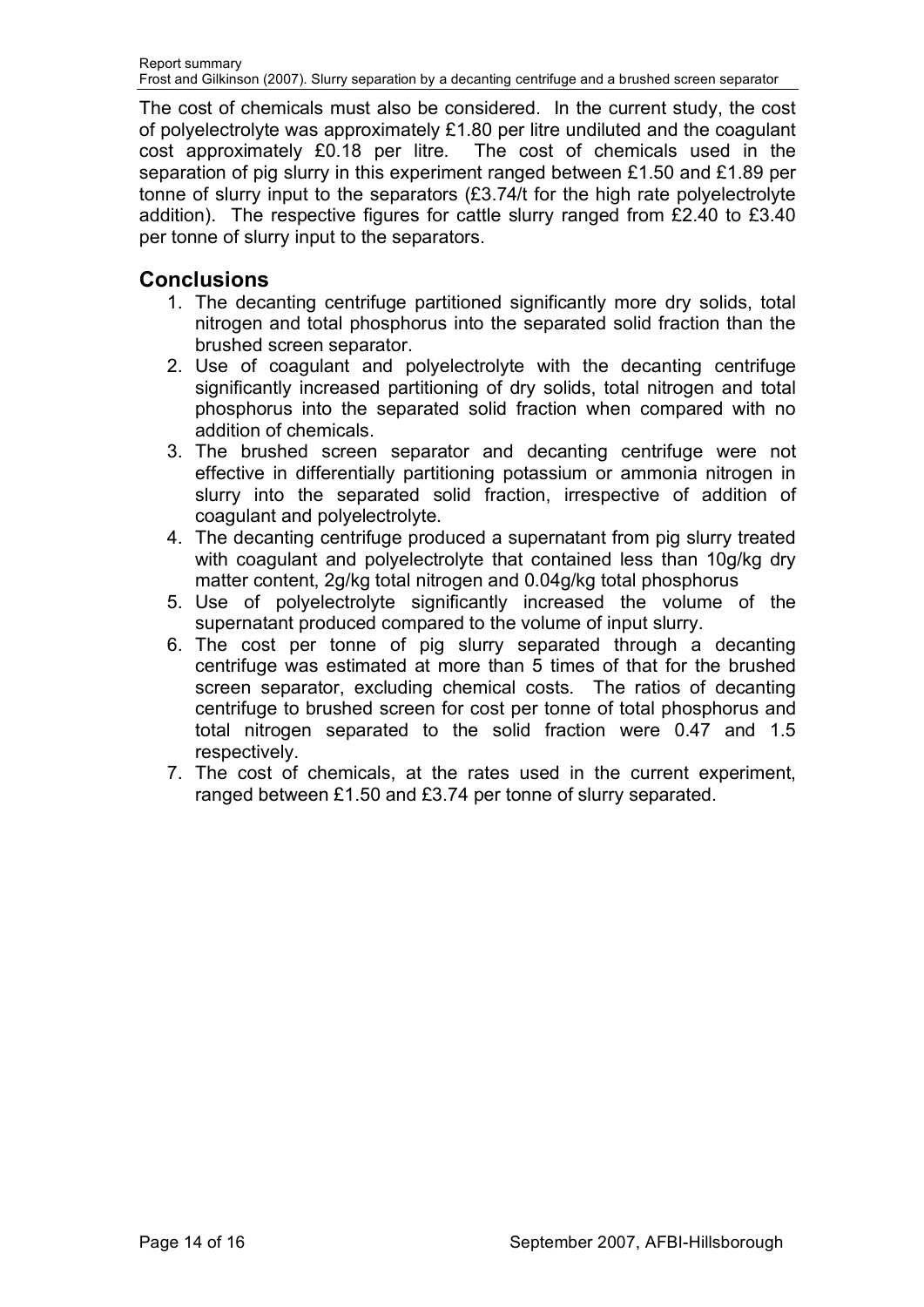# **Appendix – Supplementary tables**

| slurry dry matters without chemical additions     |      |      |      |      |      |  |  |
|---------------------------------------------------|------|------|------|------|------|--|--|
| Slurry DM (g/kg)<br>25<br>60<br>30<br>40<br>50    |      |      |      |      |      |  |  |
| Weight of fresh solids (kg/t slurry) <sup>1</sup> | 10   | 21   | 44   | 67   | 91   |  |  |
| Solids DM concentration $(g/kg)^T$                | 145  | 149  | 163  | 178  | 192  |  |  |
| Supernatant DM $(g/kg)^1$                         | 24.2 | 27.2 | 33.8 | 40.3 | 46.7 |  |  |
| Separator efficiency <sup>2</sup>                 |      |      |      |      |      |  |  |
| Dry solids $1$                                    | 9.3  | 12   | 17.4 | 22.8 | 28.2 |  |  |
| Total nitrogen <sup>1</sup>                       | 2.5  | 3.5  | 5.5  | 7.4  | 9.4  |  |  |
| Total phosphorus <sup>1</sup>                     | 3.2  | 4.2  | 6.3  | 8.4  | 10.5 |  |  |
| Potassium <sup>1</sup>                            | 1.3  | 2.3  | 4.2  | 6.1  | 8.0  |  |  |

Table A1 Separator efficiency of the brushed screen with a range of pig

Footnote 1. Data calculated from linear regression equations

Footnote 2. Percentage of component in total slurry input that was partitioned to solid fraction

Table A2 Separator efficiency of the decanting centrifuge with a range of pig slurry dry matters without chemical additions

| Slurry DM (g/kg)                                  | 25                                      | 30   | 40                        | 50   | 60   |
|---------------------------------------------------|-----------------------------------------|------|---------------------------|------|------|
| Weight of fresh solids (kg/t slurry) <sup>1</sup> | 58                                      | 66   | 81                        | 96   | 111  |
| Solids DM concentration (g/kg)                    | 232                                     | 241  | 260                       | 279  | 298  |
| Supernatant DM (g/kg)                             | 12.7                                    | 15.2 | 20.3                      | 25.3 | 30.4 |
| Separator efficiency <sup>2</sup>                 |                                         |      |                           |      |      |
| Dry solids $3$                                    |                                         |      | ------------------------- |      | 60   |
| Total nitrogen <sup>3</sup>                       | 30<br>13<br>--------------------------- |      |                           |      |      |
| Total phosphorus <sup>3</sup>                     | 86<br>-------------------------------   |      |                           |      |      |
| Potassium $3$                                     |                                         |      | ------------------------- |      |      |

Footnote 1. Data calculated from linear regression equations

Footnote 2. Percentage of component in total slurry input that was partitioned to solid fraction Footnote 3. Range of data – no relationship established

| Table A3 | Separator efficiency of the decanting centrifuge with a range of |
|----------|------------------------------------------------------------------|
|          | pig slurry dry matters with chemical additions                   |

| Slurry DM (g/kg)                   | 25      | 30 |     | 50                               | ิคท    |
|------------------------------------|---------|----|-----|----------------------------------|--------|
| Weight of fresh solids (kg/t       |         |    |     |                                  |        |
| slurry $)^{1}$                     | 80      | 95 | 125 | 155                              | 185    |
| Solids DM concentration $(g/kg)^3$ | $201 -$ |    |     |                                  | $-258$ |
| Supernatant DM $(g/kg)^3$          |         |    |     | -------------------------------  | --13   |
| Separator efficiency <sup>2</sup>  |         |    |     |                                  |        |
| Dry solids $3$                     | 49.     |    |     |                                  |        |
| Total nitrogen <sup>3</sup>        |         |    |     |                                  | 46     |
| Total phosphorus <sup>3</sup>      | 86      |    |     | -------------------------------- | 99     |
| Potassium $3$                      |         |    |     | ------------------------------   | 16     |

Footnote 1. Data calculated from linear regression equations

Footnote 2. Percentage of component in total slurry input that was partitioned to solid fraction Footnote 3. Range of data – no relationship established